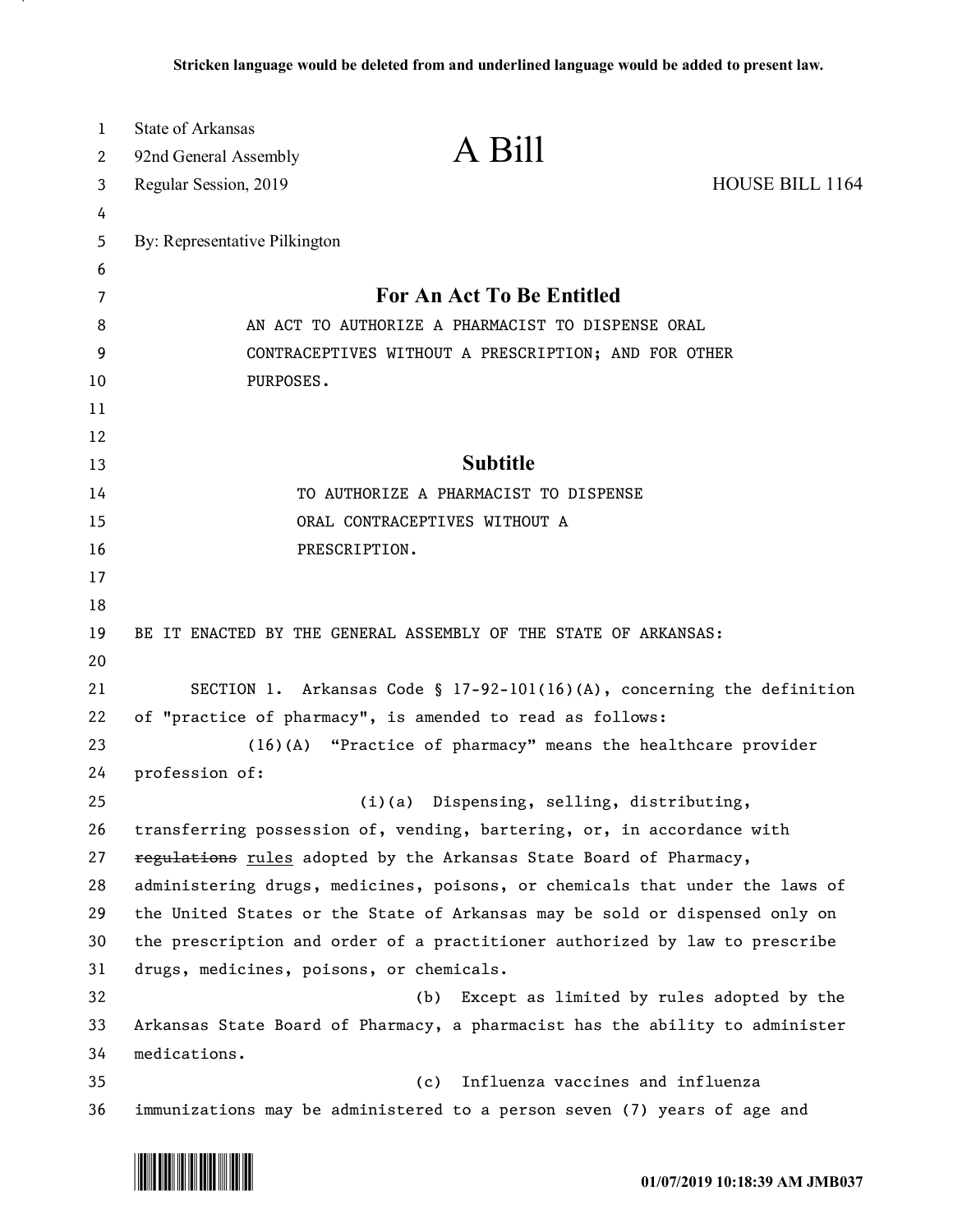older under a general written protocol.

 (d) Vaccines and immunizations other than influenza vaccines and influenza immunizations may be administered to a person from seven (7) years of age to eighteen (18) years of age under a patient-specific order or prescription and subject to reporting of the administration to the prescribing physician together with any reporting required under § 20-15-1203. (e) Vaccines and immunizations other than influenza vaccines and influenza immunizations may be administered to a person eighteen (18) years of age or older under a general written protocol. (f) Medications other than vaccines and immunizations may be administered to a person seven (7) years of age or older under a patient-specific order or prescription and subject to reporting of the administration to the prescribing physician. (g) A general written protocol under subdivisions (16)(A)(i)(c) and (e) of this section and patient-specific 17 orders or prescriptions under subdivisions  $(16)(A)(i)(d)$  and  $(f)$  of this section shall be from a physician licensed by the Arkansas State Medical Board and practicing in Arkansas or within fifty (50) miles of the Arkansas border. 21 Ch) Pursuant to Under a statewide protocol, a pharmacist may initiate therapy and administer or dispense, or both, Naloxone; (ii) Placing, packing, pouring, or putting into a container for dispensing, sale, distribution, transfer of, possession of, vending, or bartering any drug, medicine, poison, or chemical that under the laws of the United States or the State of Arkansas may be sold or dispensed only on the prescription of a practitioner authorized by law to prescribe drugs, medicines, poisons, or chemicals; (iii) Placing in or affixing upon any container described in subdivision (16)(A)(ii) of this section a label required to be placed upon drugs, medicines, poisons, or chemicals sold or dispensed upon prescription of a practitioner authorized by law to prescribe those drugs, medicines, poisons, or chemicals; (iv) Preparing, typing, or writing labels to be placed in or affixed on any container described in subdivision (16)(A)(ii) of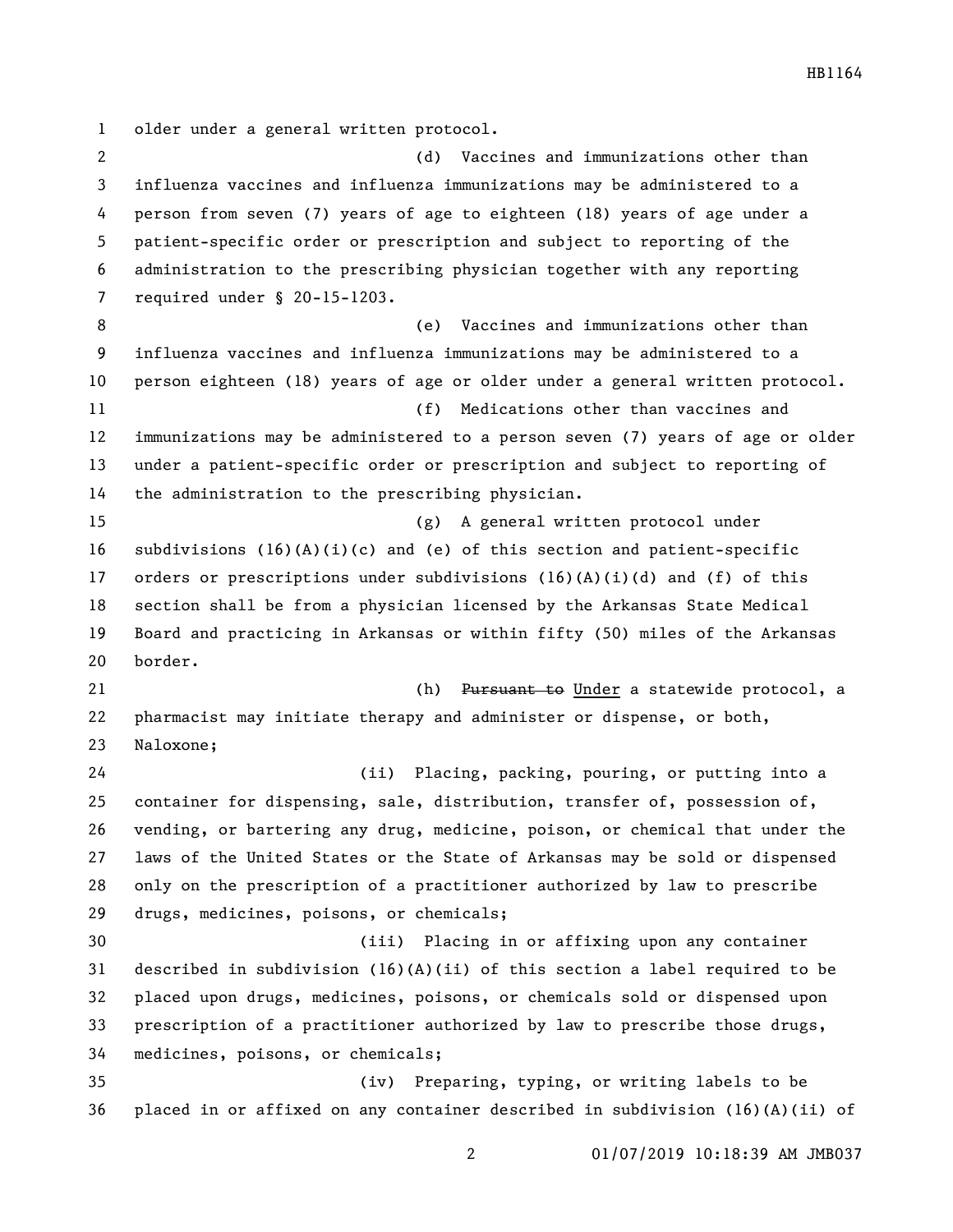this section, which label is required to be placed upon drugs, medicines, poisons, or chemicals sold or dispensed upon prescription of a practitioner authorized by law to prescribe those drugs, medicines, poisons, or chemicals; (v) Interpreting prescriptions for drugs, medicines, poisons, or chemicals issued by practitioners authorized by law to prescribe drugs, medicines, poisons, or chemicals that may be sold or dispensed only on prescription; (vi) Selecting, taking from, and replacing upon shelves in the prescription department of a pharmacy or apothecary drugs, medicines, chemicals, or poisons that are required by the laws of the United States or the State of Arkansas to be sold or dispensed only on prescription of a practitioner authorized by law to prescribe them; (vii) Compounding, mixing, preparing, or combining drugs, medicines, chemicals, or poisons that under the laws of the United States or the State of Arkansas may be sold or dispensed only on the prescription of a practitioner authorized by law to prescribe them; (viii) Advising and providing information concerning utilization of drugs and devices and participation in drug utilization reviews; (ix)(a) Performing a specific act of drug therapy management or disease state management delegated to a pharmacist for an individual patient based upon a written protocol or a patient care plan 23 approved by a physician, who shall be licensed in this state under the Arkansas Medical Practices Act, § 17-95-201 et seq., § 17-95-301 et seq., and § 17-95-401 et seq. 26 (b) Drug therapy management shall does not include the selection of drug products not prescribed by the physician unless the drug products are either named in the physician-initiated protocol or the physician-approved patient care plan; (x) Providing pharmacy care; and (xi) Providing pharmacokinetic services; and (xii) Providing oral contraceptives to an individual who is eighteen (18) years of age or older. SECTION 2. Arkansas Code Title 17, Chapter 92, Subchapter 1, is amended to add an additional section to read as follows:

01/07/2019 10:18:39 AM JMB037

HB1164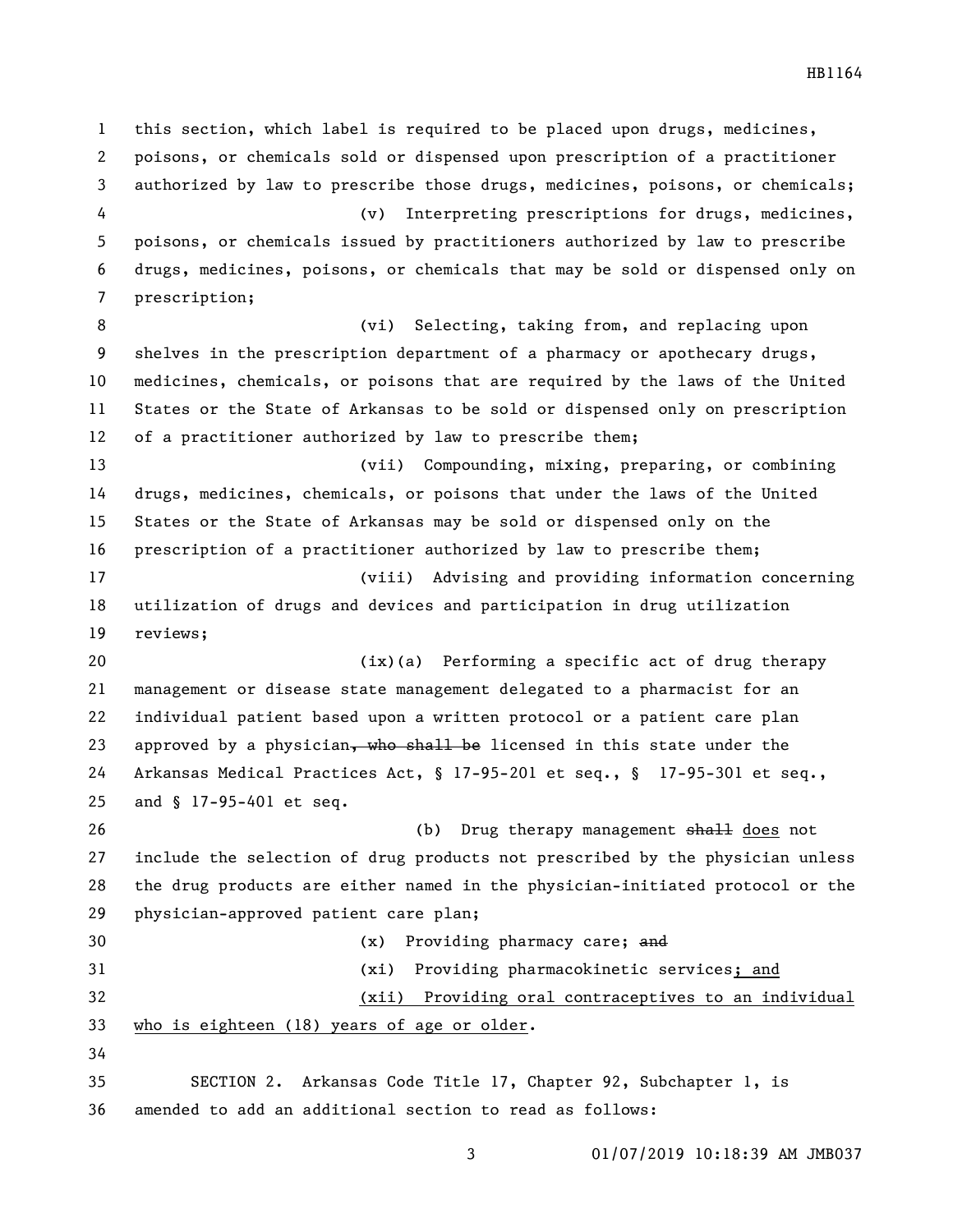| $\mathbf 1$  | 17-92-117. Oral contraceptives.                                               |  |  |
|--------------|-------------------------------------------------------------------------------|--|--|
| $\mathbf{2}$ | (a) A pharmacist who provides oral contraceptives under § 17-92-              |  |  |
| 3            | $101(16)(A)(xii)$ shall:                                                      |  |  |
| 4            | Complete a training program approved by the Arkansas State<br>(1)             |  |  |
| 5            | Board of Pharmacy and the Arkansas State Medical Board related to oral        |  |  |
| 6            | contraceptives;                                                               |  |  |
| 7            | Advise the patient to consult with a primary care<br>(2)                      |  |  |
| 8            | practitioner;                                                                 |  |  |
| 9            | Provide the patient with:<br>(3)                                              |  |  |
| 10           | Documentation about the oral contraceptive that was<br>(A)                    |  |  |
| 11           | provided;                                                                     |  |  |
| 12           | A standardized factsheet that includes without<br>(B)                         |  |  |
| 13           | limitation:                                                                   |  |  |
| 14           | The indications and contraindications for use of<br>(i)                       |  |  |
| 15           | the oral contraceptive;                                                       |  |  |
| 16           | The appropriate method for using the oral<br>(ii)                             |  |  |
| 17           | contraceptive;                                                                |  |  |
| 18           | The importance of medical follow-up visits;<br>(iii)                          |  |  |
| 19           | and                                                                           |  |  |
| 20           | Other appropriate information as determined by<br>(iv)                        |  |  |
| 21           | the Arkansas State Board of Pharmacy and the Arkansas State Medical Board;    |  |  |
| 22           | A self-screening risk assessment tool developed or<br>(C)                     |  |  |
| 23           | approved by both the Arkansas State Board of Pharmacy and the Arkansas State  |  |  |
| 24           | Medical Board; and                                                            |  |  |
| 25           | Contact information of a primary care practitioner or<br>(D)                  |  |  |
| 26           | women's healthcare practitioner and a recommendation that the patient be seen |  |  |
| 27           | for a medical follow up within a reasonable period of time after provision of |  |  |
| 28           | the oral contraceptive; and                                                   |  |  |
| 29           | (4) Either dispense the oral contraceptives or refer the patient              |  |  |
| 30           | to a pharmacy that dispenses the oral contraceptives as soon as practicable   |  |  |
| 31           | after the pharmacist determines that the patient should receive the oral      |  |  |
| 32           | contraceptive.                                                                |  |  |
| 33           | A pharmacist may charge an annual administrative fee for services<br>(b)      |  |  |
| 34           | provided under this section and § $17-92-101(16)(A)(xii)$ in addition to any  |  |  |
| 35           | costs associated with the dispensing of the oral contraceptive and paid by    |  |  |
| 36           | the pharmacy benefit.                                                         |  |  |